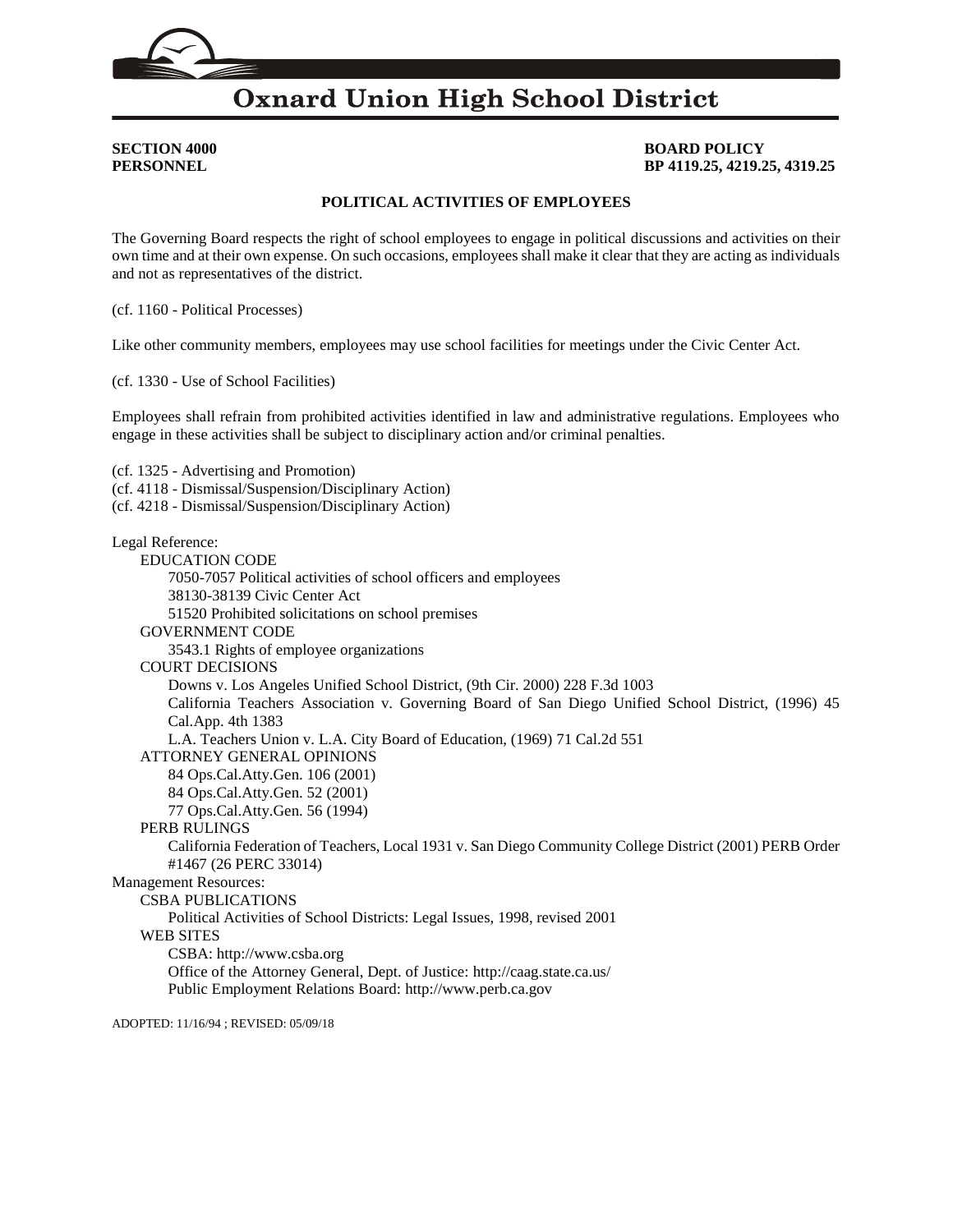# **Oxnard Union High School District**

## **SECTION 4000 ADMINISTRATIVE REGULATIONS PERSONNEL AR 4119.25, 4219.25, 4319.25**

## **POLITICAL ACTIVITIES OF EMPLOYEES**

District employees shall not:

1. Use district funds, services, supplies or equipment to urge the passage or defeat of any ballot measure or candidate, including any candidate for election to the Governing Board (Education Code [7054\)](http://gamutonline.net/displayPolicy/129278/4)

(cf. [1160](http://gamutonline.net/displayPolicy/171565/4) - Political Processes)

- 2. During working hours and on district property, solicit or receive any political funds or contributions to promote the passage or defeat of a ballot measure that would affect the rate of pay, hours of work, retirement, civil service or other working conditions (Education Code [7056\)](http://gamutonline.net/displayPolicy/129281/4)
- 3. During working hours and on district property, solicit or receive any political funds or contributions to promote the passage or defeat of other types of ballot measures.
- 4. Use district time to urge the passage or defeat of any ballot measure or candidate.
- 5. Use district equipment for the preparation or reproduction of political campaign materials, even if the district is reimbursed.

(cf. [3512](http://gamutonline.net/displayPolicy/171568/4) - Equipment)

- 6. Post or distribute political campaign materials on district property.
- 7. Disseminate political campaign materials through the district's mail service, e-mail or staff mailboxes.

(cf. [4040](http://gamutonline.net/displayPolicy/244944/4) - Employee Use of Technology)

- 8. Use students to write, address or distribute political campaign materials.
- 9. Present viewpoints on particular candidates or ballot measures in the classroom without giving equal time to the presentation of opposing views.

(cf. [6144](http://gamutonline.net/displayPolicy/170983/4) - Controversial Issues)

10. Wear buttons or articles of clothing that express political opinions on ballot measures or candidates during instructional time.

However, teachers shall not be prohibited from wearing political buttons during non-instructional time, such as Backto-School Night.

Nothing in Board policy or administrative regulation shall be construed to prevent employees from soliciting or receiving funds or contributions for political purposes during nonworking time, including before and after school, the lunch period or other scheduled work intermittency during the school day. (Education Code [7056\)](http://gamutonline.net/displayPolicy/129281/4)

### Employee Organizations

Employee organizations may use district mailboxes and other means to communicate with employees, subject to reasonable regulation. Employee organizations may have access at reasonable times to areas in which employees work; may use institutional bulletin boards, mailboxes, and other means of communication and may use district facilities at reasonable times for the purpose of meetings. (Government Code [3543.1\)](http://gamutonline.net/displayPolicy/144416/4)